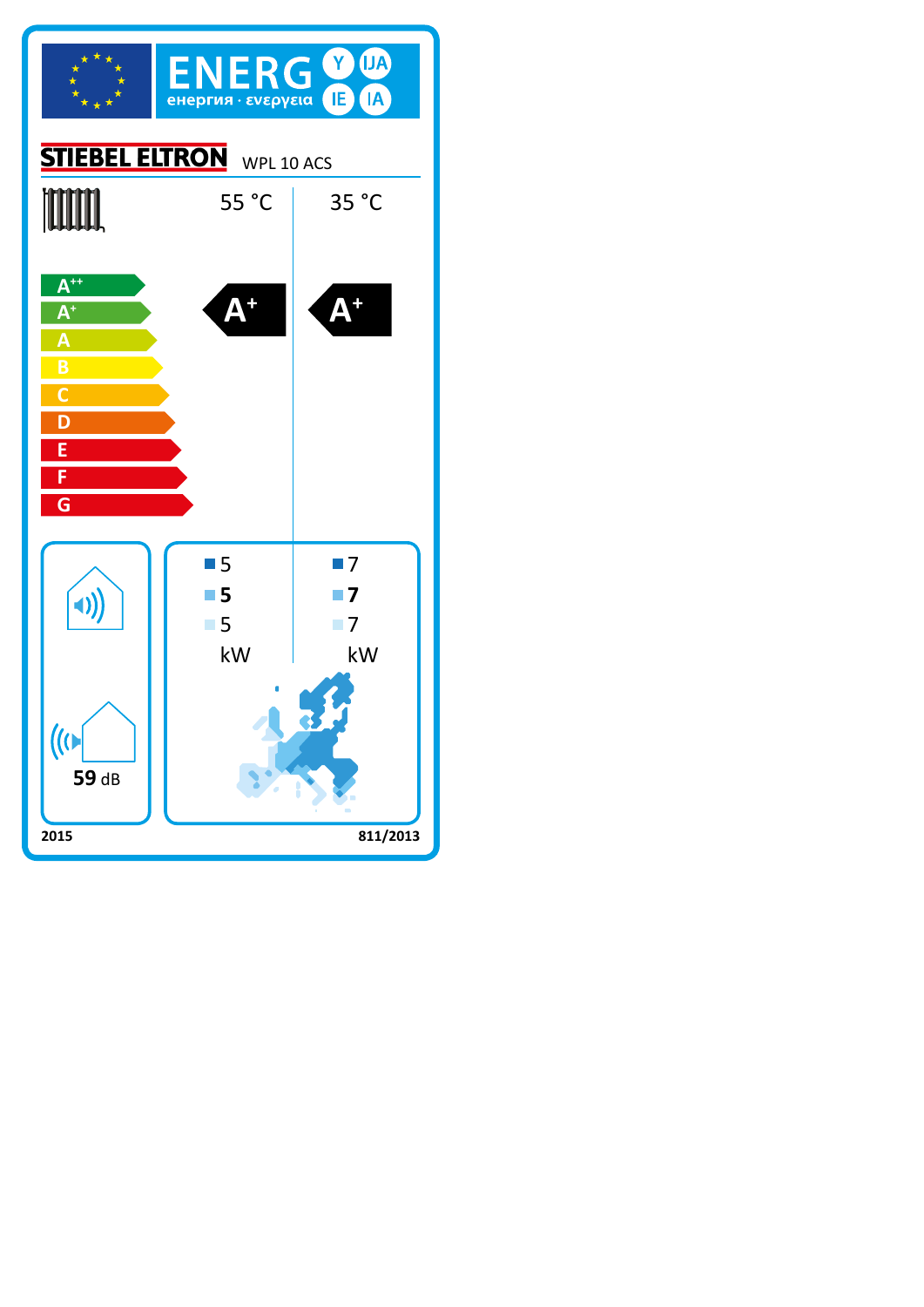## **Product datasheet: Room heater to regulation (EU) no. 811/2013**

|                                                                                                                 |       | <b>WPL 10 ACS</b>     |
|-----------------------------------------------------------------------------------------------------------------|-------|-----------------------|
|                                                                                                                 |       | 227995                |
| Manufacturer                                                                                                    |       | <b>STIEBEL ELTRON</b> |
| Energy efficiency class for central heating in moderate climates for<br>medium temperature applications         |       | $A+$                  |
| Energy efficiency class for central heating in moderate climates for low<br>temperature applications            |       | $A+$                  |
| Rated heating output in moderate climates for medium temperature<br>applications                                | kW    | 5                     |
| Rated heating output in moderate climates for low temperature<br>applications                                   | kW    | $\overline{7}$        |
| Energy efficiency for central heating in moderate climates for medium<br>temperature applications               | $\%$  | 114                   |
| Energy efficiency for central heating in moderate climates for low<br>temperature applications                  | %     | 138                   |
| Energy consumption of central heating in moderate climates for medium<br>temperature applications               | kWh/a | 3861                  |
| Energy consumption for central heating under moderate climatic<br>conditions, for low temperature applications  | kWh/a | 3916                  |
| Rated heating output in colder climates for medium temperature<br>applications                                  | kW    | 5                     |
| Rated heating output in colder climates for low temperature applications                                        | kW    | $\overline{7}$        |
| Rated heating output in warmer climates for medium temperature<br>applications                                  | kW    | 5                     |
| Rated heating output in warmer climates for low temperature applications                                        | kW    | $\overline{7}$        |
| Energy efficiency for central heating in colder climates for medium<br>temperature applications                 | $\%$  | 102                   |
| Energy efficiency for central heating in colder climates for low<br>temperature applications                    | $\%$  | 121                   |
| Energy efficiency for central heating in warmer climates for medium<br>temperature applications                 | $\%$  | 139                   |
| Energy efficiency for central heating in warmer climates for low<br>temperature applications                    | $\%$  | 157                   |
| Energy consumption for central heating under colder climatic conditions,<br>for medium temperature applications | kWh/a | 5096                  |
| Energy consumption for central heating under colder climatic conditions,<br>for low temperature applications    | kWh/a | 5400                  |
| Energy consumption for central heating under warmer climatic conditions,<br>for medium temperature applications | kWh/a | 2030                  |
| Energy consumption for central heating under warmer climatic conditions,<br>for low temperature applications    | kWh/a | 2182                  |
| Sound power level external                                                                                      | dB(A) | 59                    |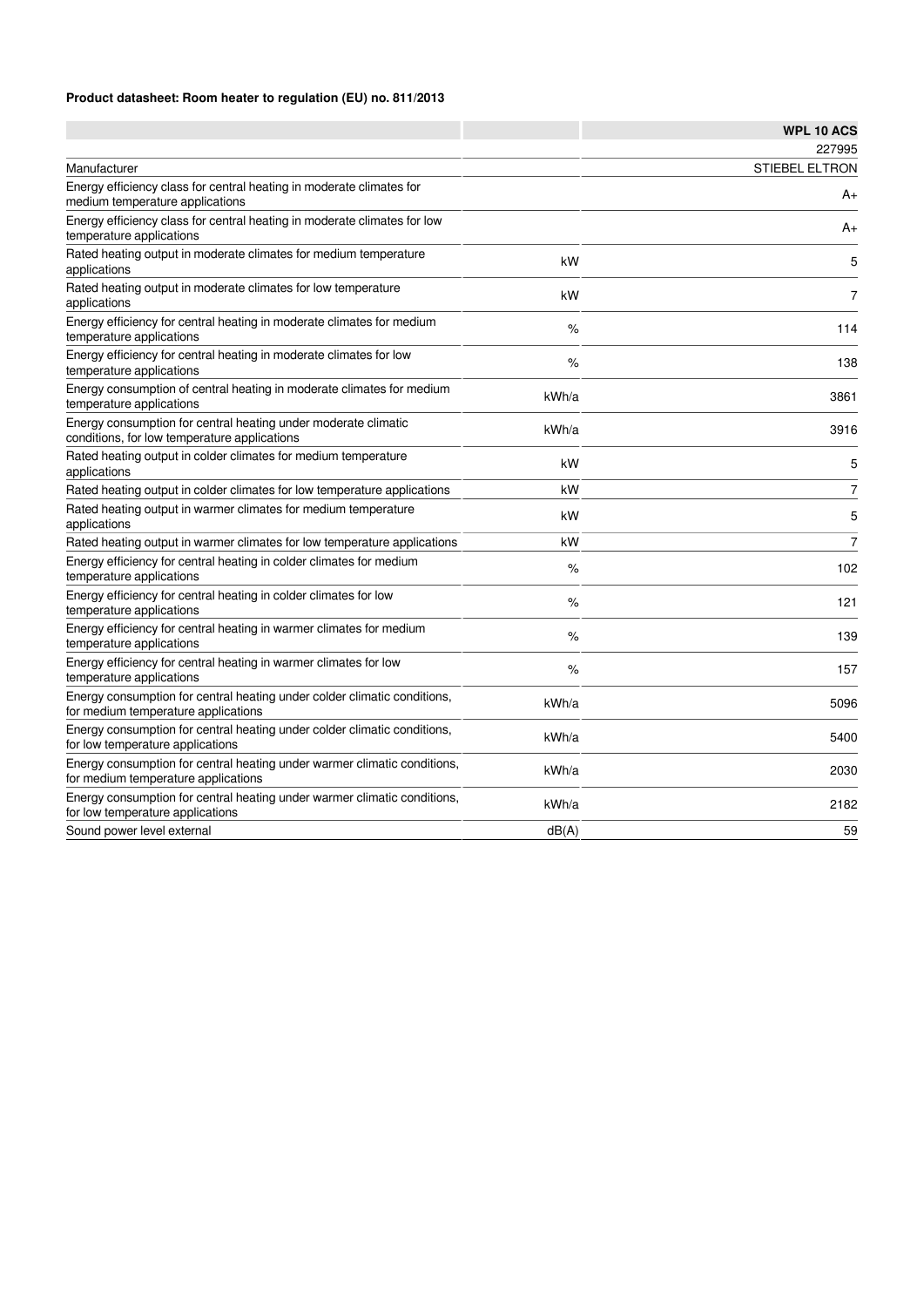



## **STIEBEL ELTRON**

WPL 10 ACS

# **TOOTAL**

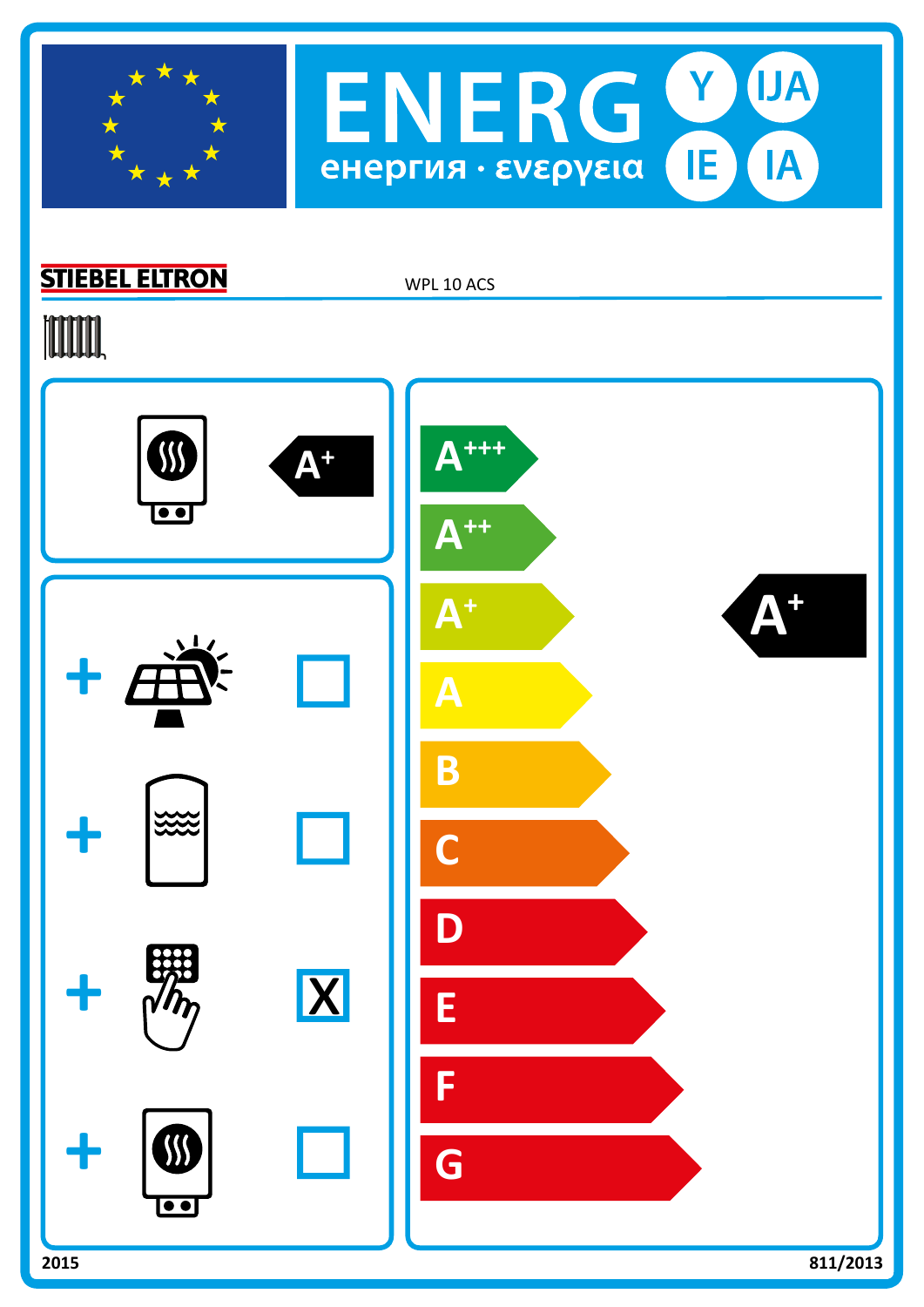## **Product datasheet: Composite system consisting of room heater and temperature controller to regulation (EU) no. 811/2013**

|                                                                                                                                              |      | <b>WPL 10 ACS</b>     |
|----------------------------------------------------------------------------------------------------------------------------------------------|------|-----------------------|
|                                                                                                                                              |      | 227995                |
| Manufacturer                                                                                                                                 |      | <b>STIEBEL ELTRON</b> |
| Energy efficiency for central heating in moderate climates for medium<br>temperature applications                                            | $\%$ | 114                   |
| Temperature controller class                                                                                                                 |      | VII                   |
| Contribution of temperature controller to room heating energy efficiency                                                                     | $\%$ | 3,5                   |
| Room heating energy efficiency of composite system under moderate<br>climatic conditions                                                     | $\%$ | 117,5                 |
| Room heating energy efficiency of composite system under colder<br>climatic conditions                                                       | $\%$ | 105,5                 |
| Room heating energy efficiency of composite system under warmer<br>climatic conditions                                                       | $\%$ | 142,5                 |
| Value of differential between room heating energy efficiency under<br>moderate climatic conditions and that under colder climatic conditions | $\%$ | 12                    |
| Value of differential between room heating energy efficiency under<br>warmer climatic conditions and that under moderate climatic conditions | $\%$ | 25                    |
| Energy efficiency class for central heating in moderate climates for<br>medium temperature applications                                      |      | $A+$                  |
| Room heating energy efficiency class of composite system under<br>moderate climatic conditions                                               |      | $A+$                  |